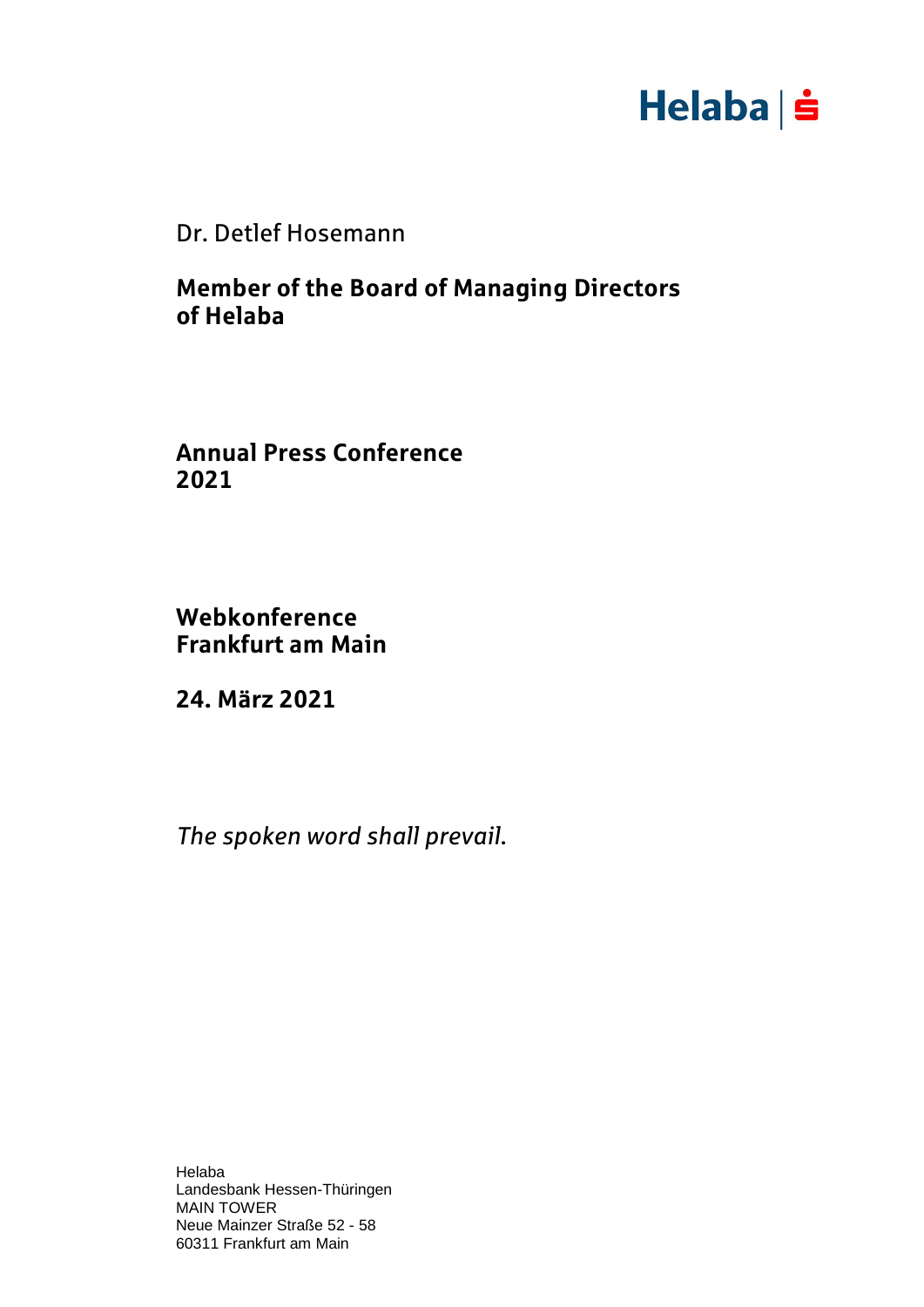## Good morning everyone

While Mr Groß has given you an overview and assessment of our Group results, I would now like to delve deeper into the issues of our credit portfolio quality and risk provisioning.

Helaba's **total lending volume**, which comprises loan drawdowns and committed lines of credit, rose from 208.3 billion euros to 215.2 billion euros last year. At the same time, the composition of the portfolio remained almost unchanged, both in terms of customer groups and regional distribution. Our most important customer groups continue to be the public sector, corporates and commercial real estate. We registered the biggest rise compared to the previous year among public sector clients and our total lending exposure here has now surpassed 60 billion euros. However, this also includes increased deposits at the Bundesbank. Helaba was also able to expand its business with corporate clients. As a result, more than 50 percent of our portfolio is now related to lending to companies and the public sector.

The regional breakdown demonstrates that our business is heavily focused on Germany, with two thirds of the portfolio attributable to our home market.

We therefore continue to have a broadly diversified credit portfolio with a clear focus on Germany.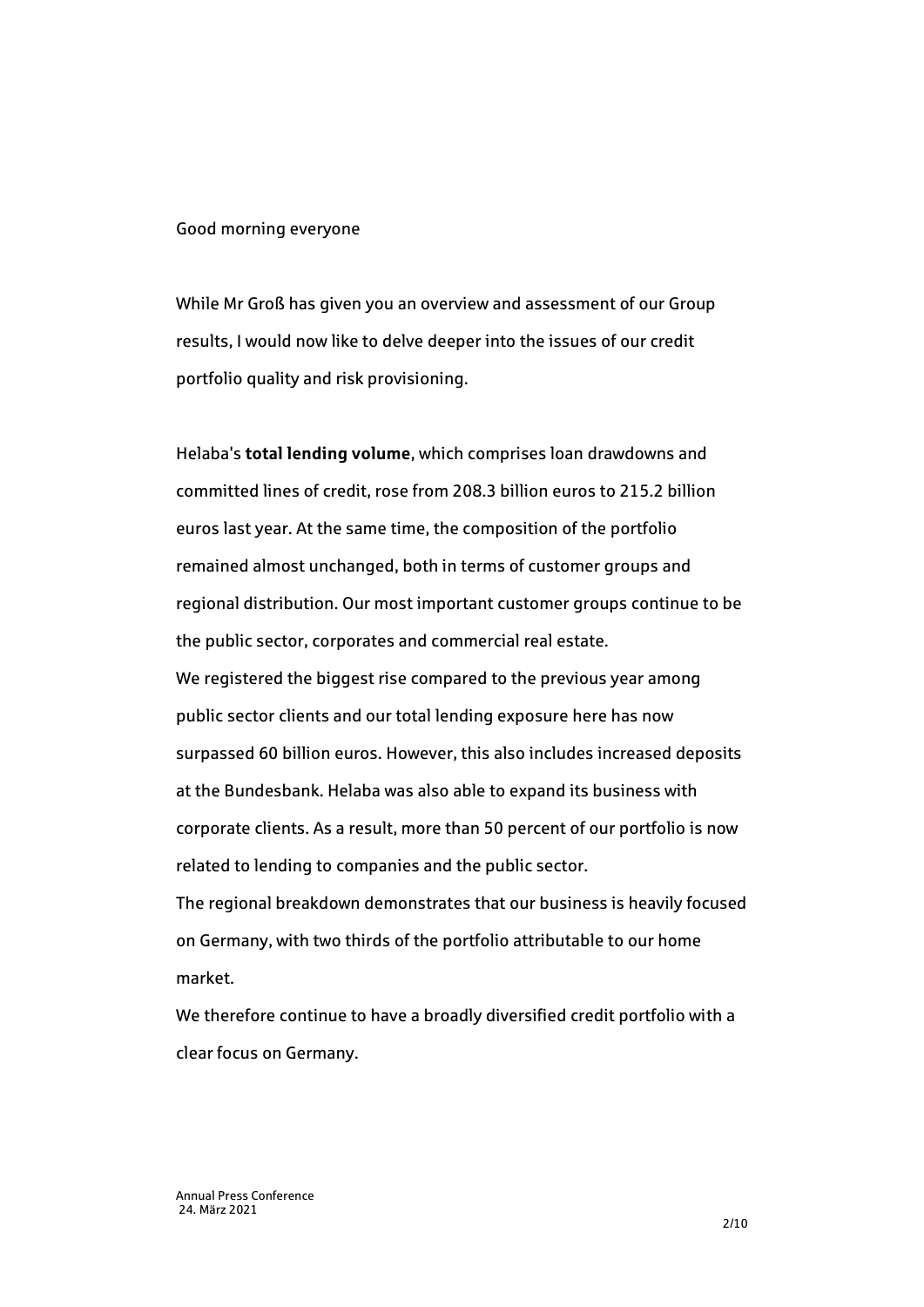In the following chart, you can see **the total lending volume broken down by default rating class**. The distribution illustrates the very good quality of Helaba's portfolio. 95 percent of the total lending volume (205 billion euros) still has excellent to satisfactory ratings. We have particularly observed an overhang of negative rating migrations in some subportfolios. These are offset by stable ratings in other sub-portfolios. Overall, however, our rating structure remains stable.

Due to the pandemic, there has been a slight increase in the **NPL ratio** to 0.5 percent. In this regard, we are starting from an extremely low level (2019: 0.4 percent) and are still below the average among German banks of 1.3 percent (as of 30 June 2020), which is very low anyway compared to other European countries. Non-performing exposures account for 0.9 billion euros of total loans and advances - meaning the consolidated net and gross book value of assets in the scope of the EBA's supervisory financial reporting (FINREP) - of 164 billion euros. This also demonstrates the very good quality of Helaba's portfolio.

## Ladies and Gentlemen,

The 2020 financial year was dominated to a considerable extent by the fallout from the Covid-19 pandemic.

In reacting to the crisis, we have taken rapid and efficient **risk controlling**  measures to mitigate the consequences. We identified sectors particularly affected by the crisis and placed them under close observation. At the same time, we modified our new business strategy and limits accordingly.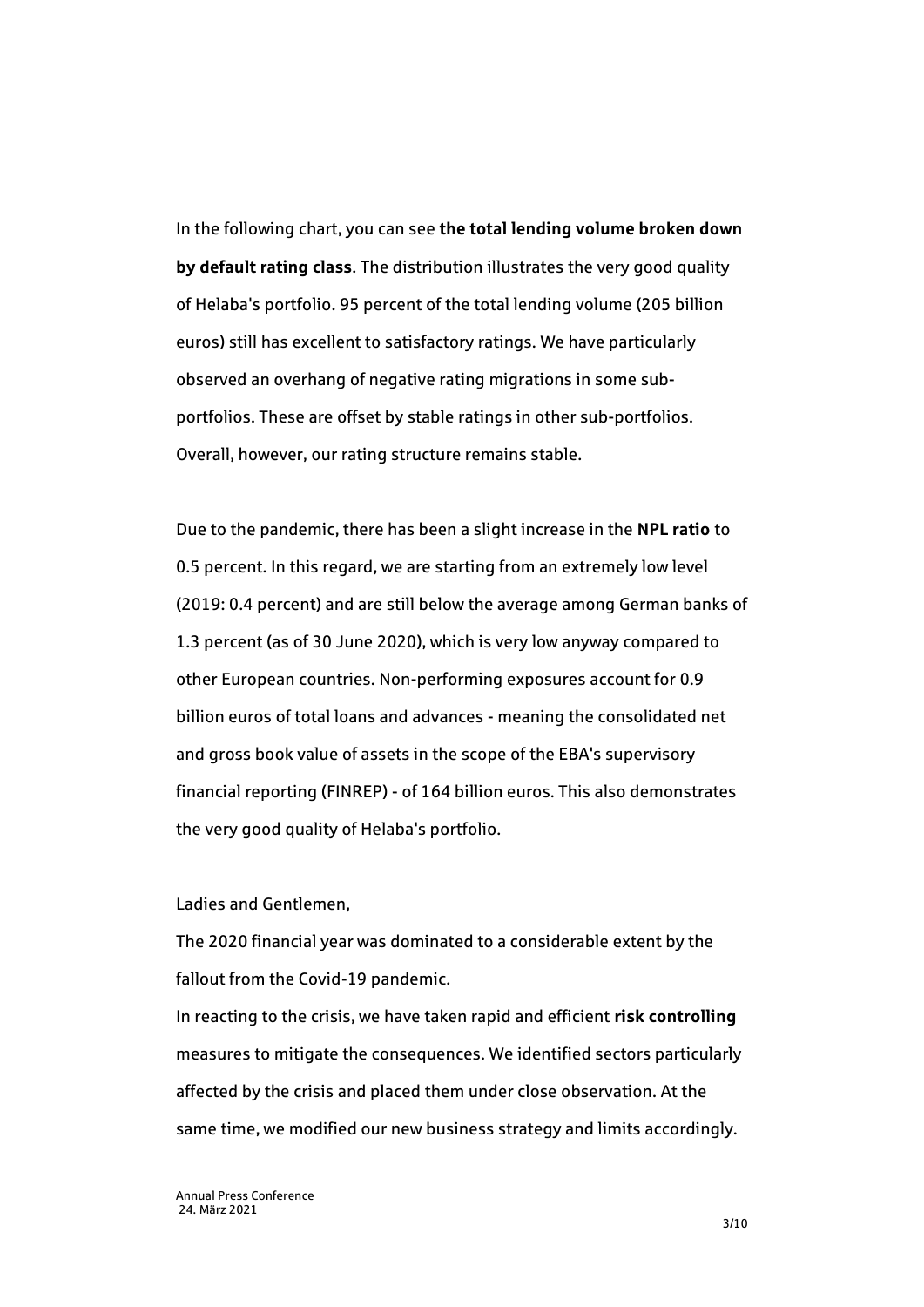Furthermore, we made adjustments to our risk appetite framework within the scope of our risk strategy, which determines the risks the bank is prepared to accept. Our controlling instruments serve as the basis to enable a differentiated and proactive risk provisioning. In this way, we can ensure the quality of new lending business in a targeted manner and thus limit any potential deterioration in the existing portfolio. However, thanks to the good quality of our portfolio, there have only been

very few actual credit defaults to date.

Since our loan portfolio is strongly focused on corporate clients from Germany, as I have already explained, government assistance measures and emergency liquidity facilities, as well as temporary amendments to German insolvency laws, have naturally also had a positive effect.

As Mr Groß said in his remarks, we assume that the number of credit defaults will rise. We therefore significantly increased our **loan loss provisions** in 2020 to -305 million euros. Here, it is important to highlight the composition of the allocations to risk provisioning. The overwhelming majority of these provisions is attributable to portfolio-based risk provisioning. Only about one-sixth of allocations to risk provisioning are related to specific events of default. Allocation to Stage 3, in which actual impairments on individual exposures are recognised, remains at a low level of -53 million euros despite the Covid-19 pandemic. The largest allocation of -258 million euros was made to so called Stage 2 (IFRS 9), which includes the aforementioned management adjustment of 123 million euros, a forward-looking provision for exposures that are not yet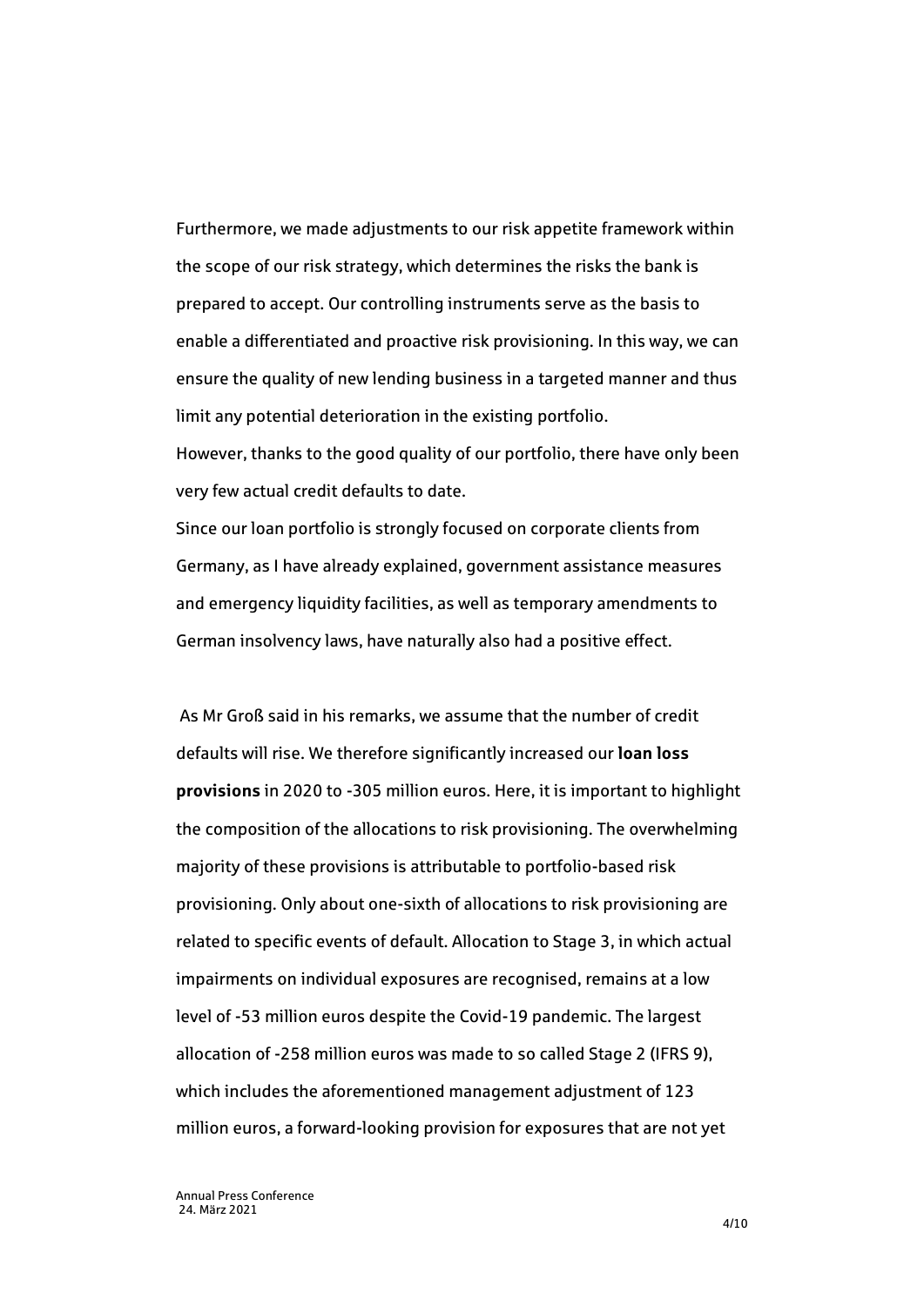acutely at risk of default and a provision for the expected deterioration in macroeconomic parameters of 85 million euros.

A **glance at the segment** breakdown shows that most net additions to impairments were allocated to the Other segment. As in previous years, we have allocated both the management adjustment and the provision for a potential deterioration in macroeconomic parameters here. In the operating segments, on the other hand, allocations to loan loss provisions are still moderate. In the real estate segment, risk provisioning is at a very low level with allocations of 4 million euros. Despite our good risk profile, we anticipate a significant increase in this segment going forward. Loan loss provisions in the Corporates & Markets segment amounted to -63 million euros, compared to -68 million euros in 2019. In the Retail & Asset Management segment, net allocations to risk provisioning increased significantly (2020: -29 million euros; 2019: -3 million euros). This is mainly a result of substantially higher loan loss provisions at Frankfurter Sparkasse (-24 million euros), although most of these provisions were recognised there in Stages 1 & 2 as a precautionary measure.

Overall, the significantly higher and adequately funded level of risk provisioning is also reflected in the risk costs. **Risk provisioning expenses** in relation to RWAs of counterparty risks are noticeably higher at 57 bps in 2020, which is 3.5-times higher than the previous year.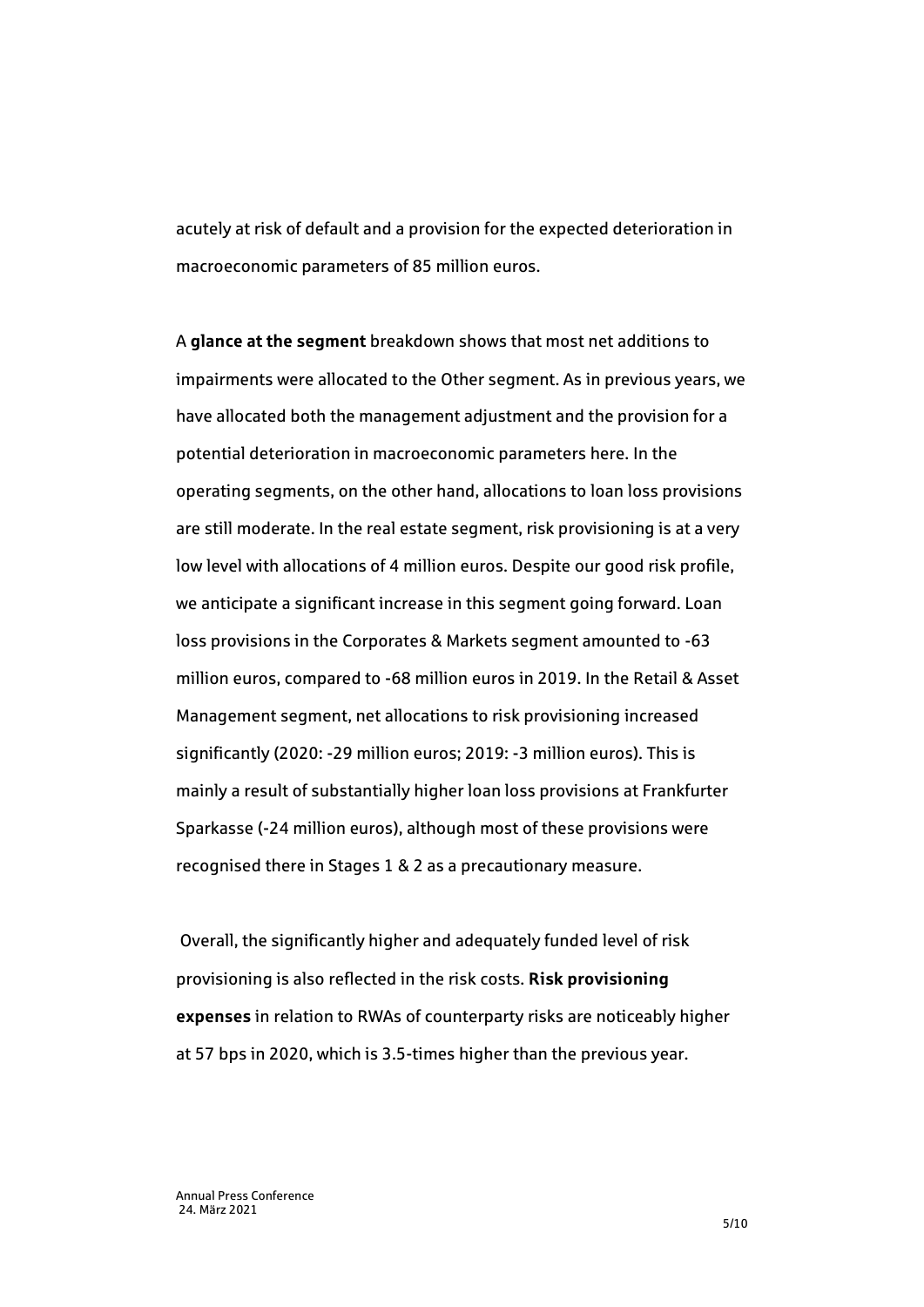Based on the EBA's definition, this corresponds to a cost of risk of 44 bps in relation to loans and advances to customers excluding receivables from the public sector.

In view of these figures, we feel that we are well positioned and prepared to cope with future challenges.

At this point, I would like to take a more detailed look at two portfolios that are of particular importance to us. The first one is our **real estate finance portfolio**, the volume of which amounts to 36.1 billion euros. This is a wellbalanced and high-quality portfolio, both in terms of types of use and the locations of the properties it contains. Thanks to the portfolio's focus on the residential, office and logistics markets, which together account for a share of over 70 % of this segment, the consequences of the Covid-19 pandemic have not had such a severe impact on us. As far as residential and logistics properties are concerned, we see a positive development; while in respect of office properties in prime locations, our observations point to a sideways trend. However, the retail property sub-segment has been particularly hard hit by Covid-19.

Of the lending volume amounting to 7.4 billion euros that is attributable to **retail properties**, we are closely monitoring a volume of 0.8 billion euros. This means that we maintain a register of clients and transactions that have exhibited elevated credit risks due to the effects of the Covid-19 pandemic and have triggered a corresponding early warning signal. The lending volume monitored in this way is not specifically at risk of default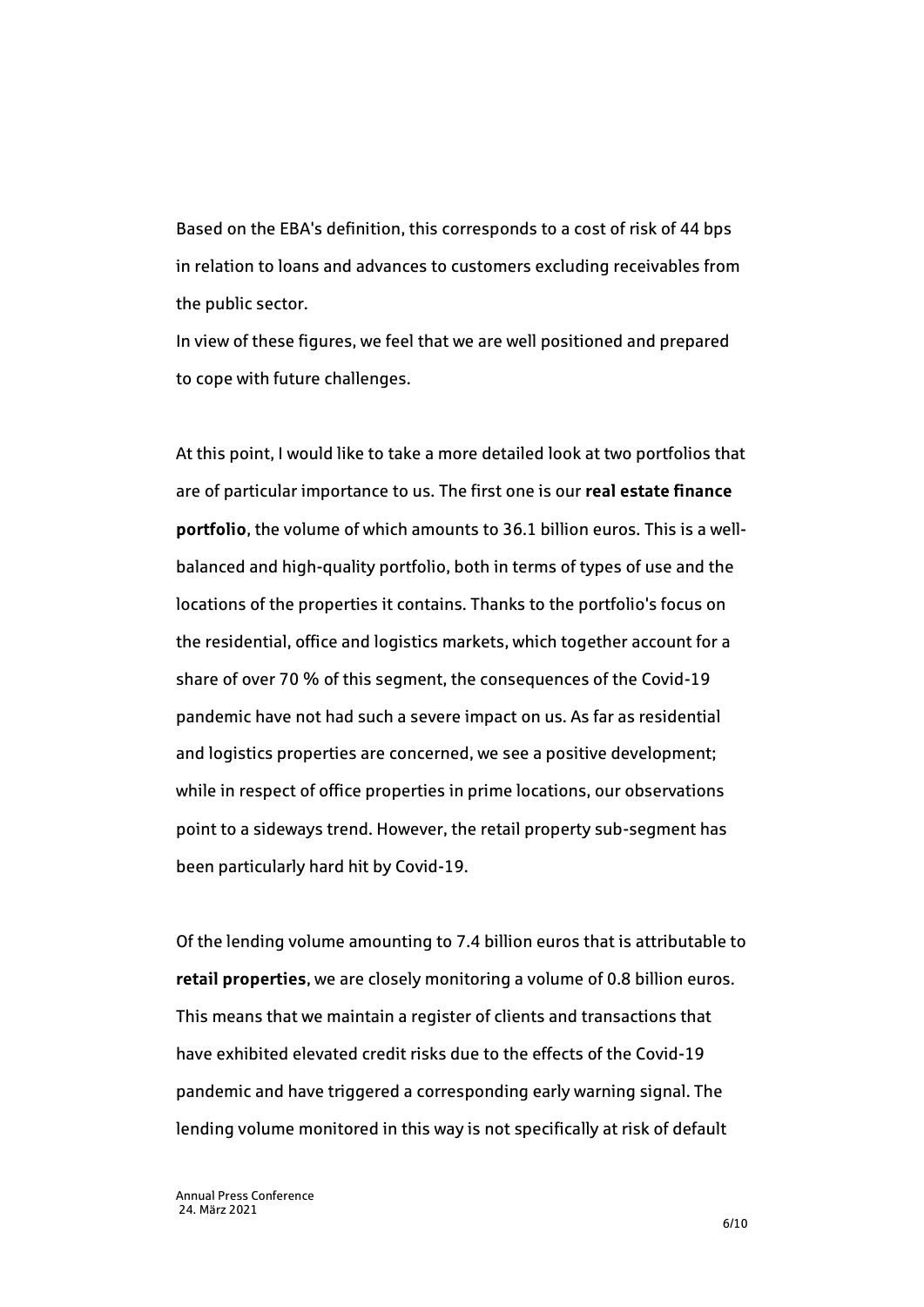and is not to be confused with loan loss provisions. The lockdown has led to a collapse in sales among tenants of retail properties.

Future developments in the retail trade are dependent on the how long the lockdown will last and on the continued trend away from bricks-and-mortar to e-commerce. Depending on the location, competition, concept and positioning of the respective centre, declines in rents and market values are to be expected. In addition, we anticipate shorter lease terms and/or a stronger link between rents and actual generated revenue.

By adjusting our credit risk strategy and approach to new business, we have responded to this situation. We are focusing in our new business on specialised retailers and local shopping centres.

With regard to risk provisioning, the fact that we already predominantly finance properties in central locations of major towns and cities has proven beneficial for us.

The second portfolio I would like to discuss in more detail is our **corporate banking & asset finance portfolio** which has a volume of 50.5 billion euros. The regional focus of this portfolio is on Germany. This portfolio comprises highly diverse sub-portfolios. "Corporate Loans and Lease Finance" is the largest sub-portfolio with a share of 42 percent, or 21.0 billion euros, followed by "Asset Backed Finance" with 17 percent, or 8.7 billion euros. In these sub-portfolios, we underwrite trade receivables from our corporate clients within the scope of factoring activities. In project finance, we mainly support clients in the development and expansion of renewable energy projects.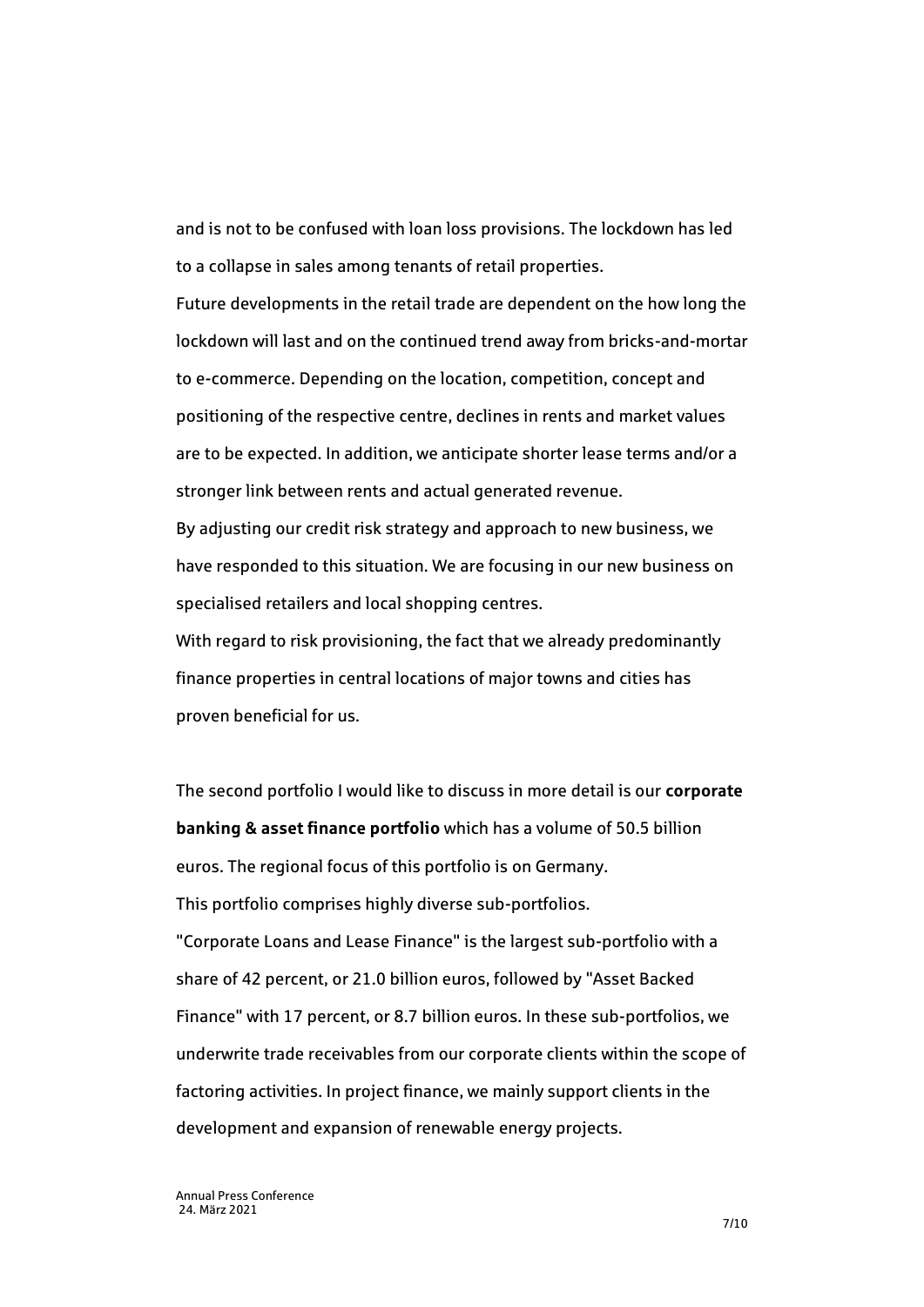We have observed a particularly severe impact from Covid-19 in the aviation sub-portfolio as well as in parts of the corporate loans portfolio, namely the wholesale and retail trade, traffic/transportation and vehicle manufacturing sectors.

Of our **aircraft finance portfolio** of 2.8 billion euros, a volume of 0.7 billion euros is under close observation. It is clear that the Covid-19 pandemic is having a particularly negative impact on areas such as aircraft and aviation. However, the effects are more pronounced in Europe than in the rest of the world. We have noted that airlines are implementing their own cost-cutting programmes and significantly reducing the size of their fleets at the same time as receiving financial support from governments. With regard to our aircraft finance portfolio, it should be noted that the aircraft fleets that we finance are mainly composed of types which our analysis suggests have potential for long-term use and will therefore remain in demand.

Ladies and Gentlemen,

Helaba entered the Covid-19 crisis from a very good starting position with a low NPL ratio and a credit portfolio with a good rating profile. Thanks to the good quality of our portfolio and our efficient risk management, we have weathered the past financial year in good shape. So far, we have recorded relatively few actual defaults. In 2020, we proactively increased our risk provisioning significantly to -305 million euros due to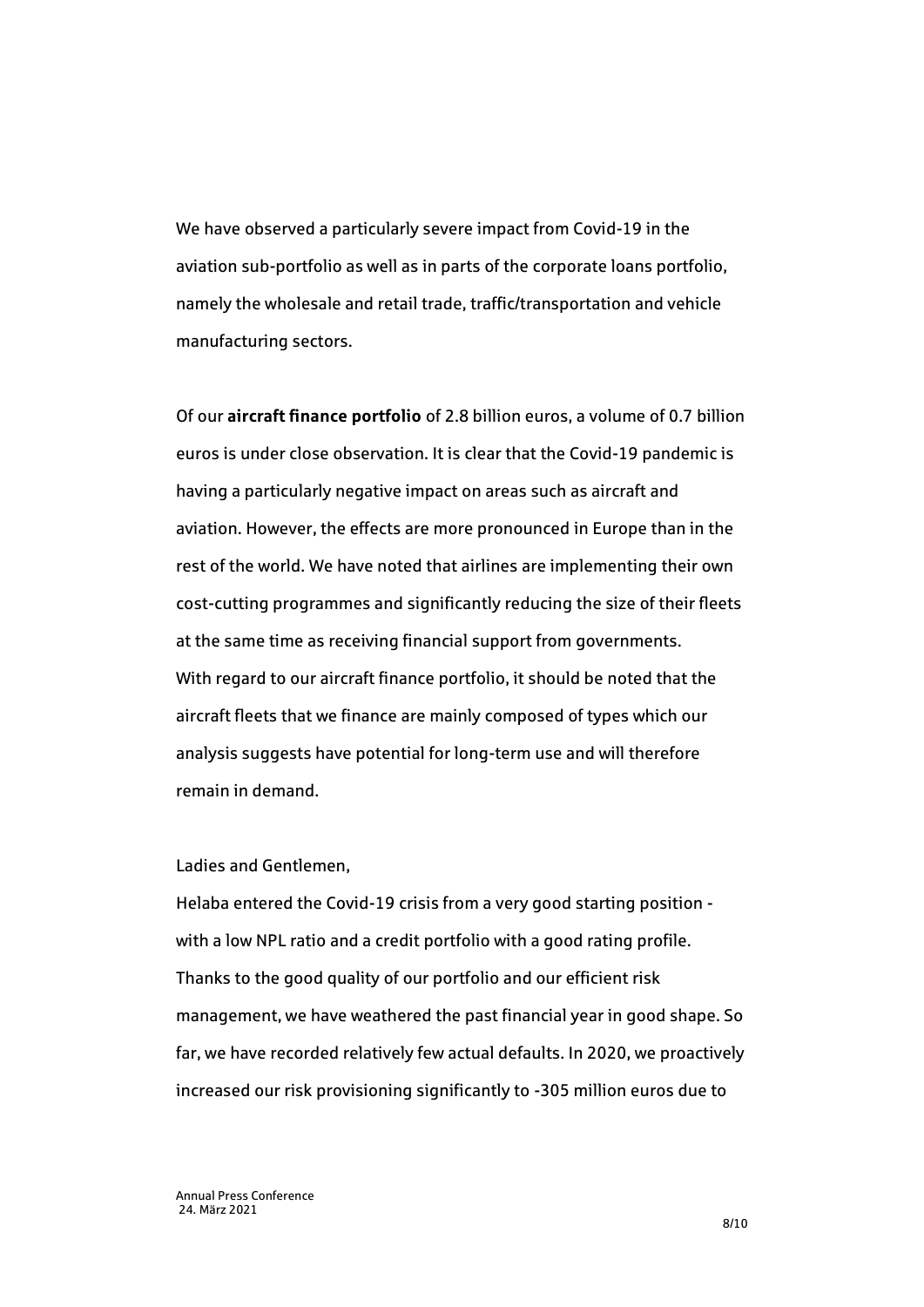the coronavirus pandemic, in particular by means of a portfolio-based management adjustment.

The question as to how the situation will develop in 2021 depends to a large extent on macroeconomic and sector-specific trends. We expect the German economy to recover quickly once the lockdown is over and to grow by 3.4 percent. For the euro area, our forecasts point to economic growth of 4.4 percent. Despite this projected economic growth, we anticipate another challenging year with respect to credit risks.

This is particularly true for certain parts of the stationary retail sector. Retail properties are likely to see further declines in rents and property values in 2021. We therefore expect an increase in risk provisioning in the real estate segment compared to the very low level of the previous year. In the aviation and tourism sectors, too, it is likely to take several years before they return to pre-crisis levels. However, we anticipate a considerable rise in loan loss provisions among our corporate clients as a whole.

We are closely monitoring the risks in the affected sectors and are actively managing them in order that we can proactively respond to any potential developments.

Overall, we expect to make allocations to loan loss provisions in 2021 at the same level as in 2020.

From today's perspective, we expect our risk provisioning requirement to gradually return to normal from 2022.

That concludes my presentation!